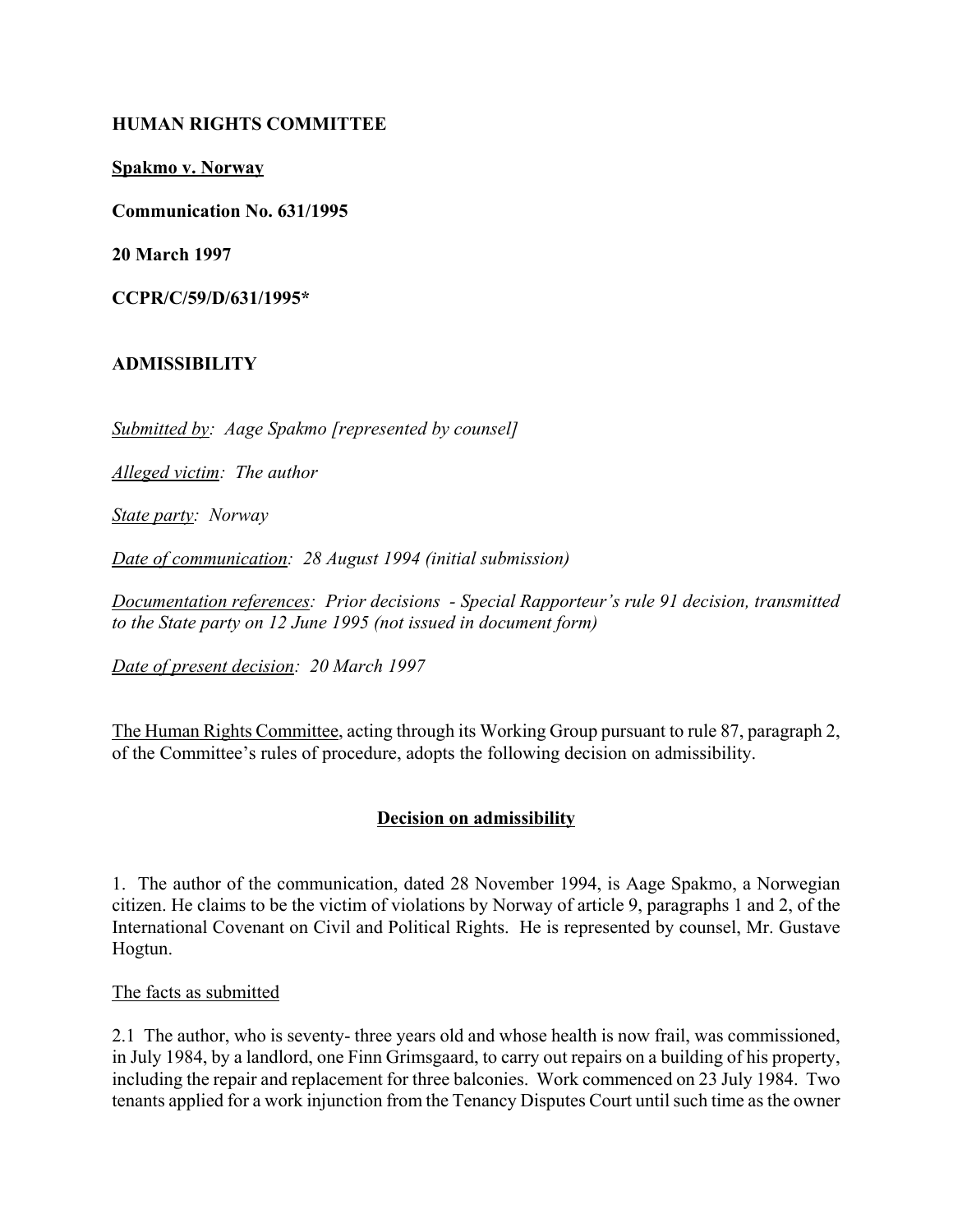guaranteed that the balconies would be restored to their original appearance; the injunction was granted on 25 July 1984. The following day the author contacted the judge of the Tenancy Disputes Court to ascertain how to proceed and was informed that the owner could either request an oral negotiation in court or that the municipal building authorities issue a ruling authorizing the breakdown of the balconies. On the morning of 27 July 1984 a municipal inspector, Per M. Berglie (since deceased), examined the building together with the author, according to whom oral permission to continue with the demolition was received. Work was reinitiated; the police verbally requested that the author stop work several times, which he refused to do since he claimed that he was working legally. The police proceeded to arrest him, on both 27 and 28 July 1984, for 1 and 8 hours respectively.

2.2 On 23 September 1986, the author instituted proceedings before the Oslo City Court (Oslo byrett) claiming damages and compensation for non-pecuniary damages on the grounds that the arrests of 27 and 28 July 1984 had been unlawful. The hearing took place on 1 September 1989; The Court dismissed the author's claim on 4 October 1989. On 15 December 1989 the author appealed the judgement to the Eidsivating High Court. The appeal was heard on 7 October 1992; judgment was pronounced on 20 October 1992. On 23 December 1992, the author appealed to the Supreme Court. On 14 January 1993 the Interlocutory Committee of the Supreme Court decided not to allow the appeal as it had no prospect of succeeding. On 22 June 1994, the author requested the Supreme Court to reopen his case; the petition was rejected on 2 September 1994. Counsel submits that the delay during the legal proceedings was due to five adjournments requested by the author owing to ill health, a consequence of the assault he suffered in his house after the incident had been reported in the newspapers.

2.3 With respect to the exhaustion of domestic remedies for the purposes of article 5, paragraph 2, of the Optional Protocol to the International Covenant on Civil and Political Rights, the author states that with the dismissal of his case by the Supreme Court on 2 September 1994, domestic remedies have been exhausted.

# The complaint

3.1 The author claims to be a victim of a violation of article 9, paragraph 1, of the Covenant in that he was arbitrarily arrested, that his arrest was not on such grounds and in accordance with such procedures as established by law. In this respect, counsel alleges that the police exceeded their competence in that they enforced a temporary order between two parties in a civil suit, acting on information received by a high-ranking officer from a friend who was one of the parties in the civil suit. The author was not party to that suit and could therefore only be detained if so ordered by a judicial authority. Norwegian law provides for a special authority (namsmenn, the head of which in Oslo is the byfogden) to implement civil decisions; the police may only intervene at the request of the mentioned authority. Counsel states that the police and later the Government shifted the burden of proof in demanding that the author prove in writing that he had been authorized to carry out the work at the time when he was arrested. This, counsel contends, is in breach of Norwegian law, as it was the police who had to prove that they had the legal right to act against the author in the manner they did, interfering with his life and liberty as a private citizen. Furthermore, his arrest was not on such grounds or in accordance with such procedures as established by law, since it was based on the decision of the Tenancy Disputes Court, between the two tenants and the landlord;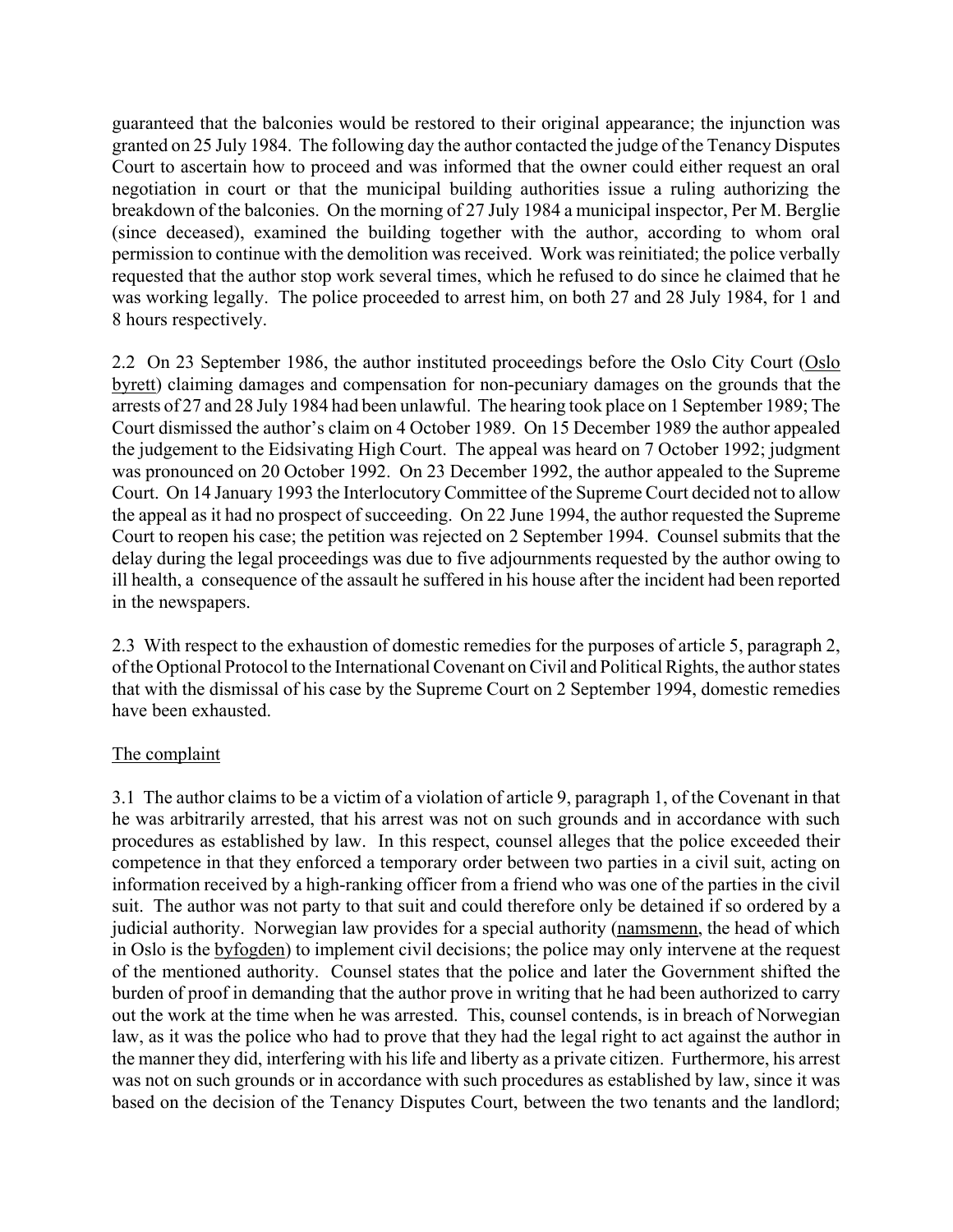counsel contends that the decision is not applicable to a third party. Also, the police documents referred to certain articles of the criminal law not mentioned later in the court decisions. Counsel states that there are three possible reasons for arrest: upholding public order, regulating the traffic or preserving the safety of the public. The courts did not refer to any of these when justifying the author's arrest. Counsel alleges that the arrest was therefore not on such grounds as established by law. In this respect, counsel states that a civil case decision follows special rules of procedure (tvagsfullbyrdelsesloven) which differ from those established for police conduct. Counsel submits that the reason for this unusual mode of action has only one valid explanation, police hostility towards the author.

3.2 The author states that when he was arrested he was not promptly informed of the charges against him; the only information he received was that he had to stop work because of a decision of the Tenancy Disputes Court. This, he submits, is in violation of article 9, paragraph 2, of the Covenant.

3.3 The author further alleges that the attitude the police have had towards him, which was echoed by the press, led to his house being broken into, allegedly because the perpetrators felt they would be safe since the author was a person the police did not feel obliged to protect. Furthermore, the author claims that the police treated him in a painful and humiliating manner when he was detained, denying him the possibility of obtaining explanations from senior members of the police.

3.4 Counsel contends that pursuant to article 9, paragraph 5, of the Covenant the author is entitled to compensation for the violations suffered. In this respect, counsel quantifies the amount of compensation at about 500,000 Norwegian kroner.

# The State party's observations and the author's comments thereon

4.1 In its submission under rule 91 of the rules of procedure, dated 14 February 1996, the State party contends that the communication should be declared inadmissible for non-exhaustion of domestic remedies. In this respect, the State party alleged that the author did not argue or invoke, before the national courts during the ordinary proceedings, the substantive rights protected by the Covenant; had he done so, the court would have entered into the issues. The State party further alleges that the author only invoked a violation of Covenant rights when he applied for a reopening of the case and when he submitted the case to the Committee. In this respect, the State party states that to fulfil the requirement of exhaustion of domestic remedies it is insufficient only to invoke the Covenant rights when requesting a reopening of a case. This would mean that the requirement of the domestic remedies would be satisfied by an author with the mere request to reopen a case, something that is always possible, even if the requirements for reopening a case are not complied with. The State party requests that the Committee therefore declare the communication inadmissible as incompatible with the requirement of article 5, paragraph 2 (b), of the Optional Protocol.

4.2 The State party concedes that the legal provisions authorizing the author's arrest were not explicitly considered by the courts. It was not considered necessary to decide on this matter because it was not disputed by the author that the arrests were in accordance with domestic law regardless of whether or not the court found that the author had been given an oral order to demolish the balconies. His only contention had been that the arrest orders were based on incorrect facts as he argued that his activity had been lawful in accordance with the oral order.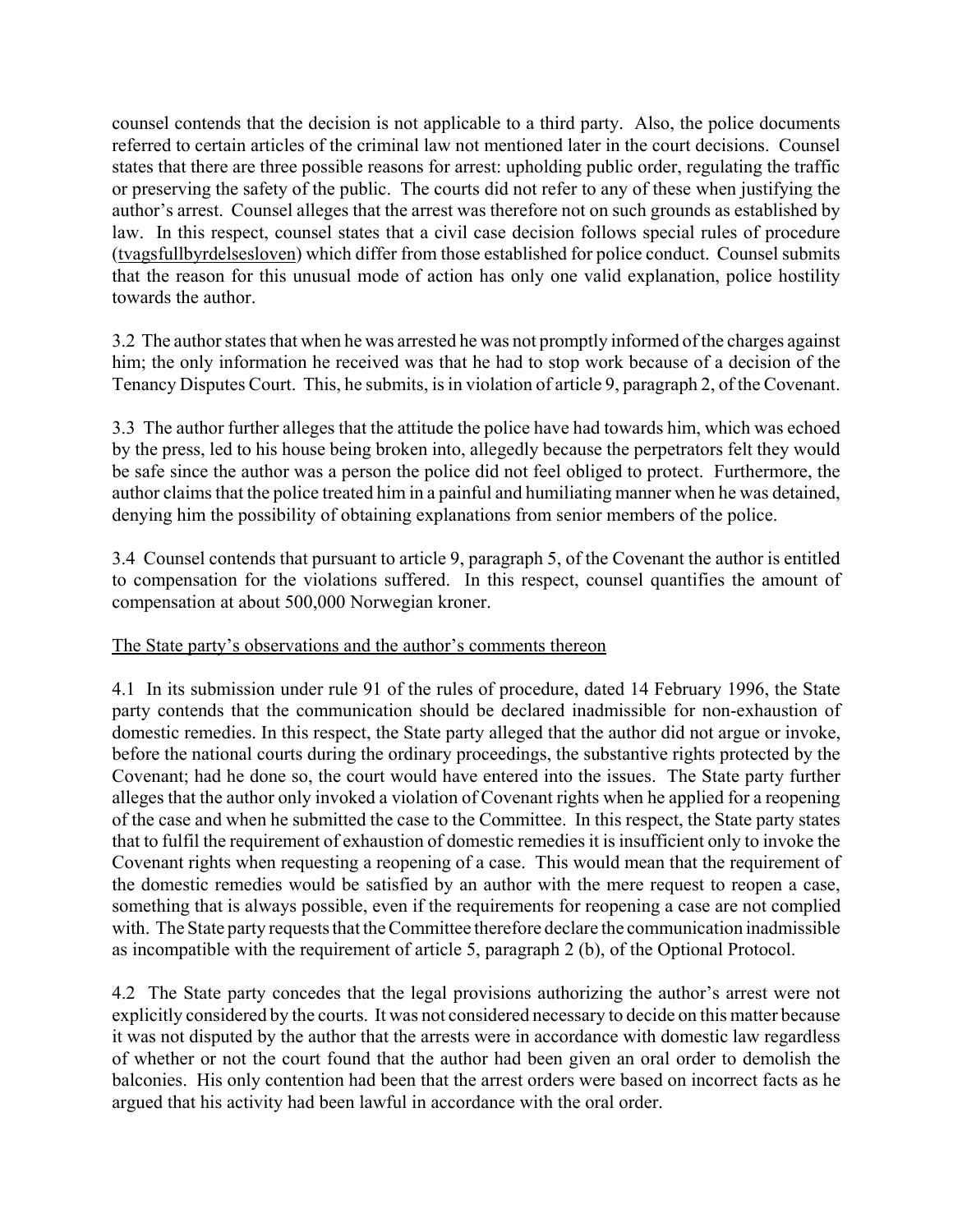4.3 The State party contends it was unnecessary formally to charge the author as he was aware of the reasons for his arrest, since he had refused to obey the police orders to stop the demolition work.

4.4 In respect of the legal basis for the arrest of Mr. Spakmo, the State party contends that the national courts have upheld the lawfulness of the arrest in accordance with the police by-laws, section 39, and the Penal Code, section 339, item 2, as it constitutes a criminal offence not to comply with the orders of the police.

4.5 The State party further contends that the author's arrest did not constitute a disproportionate measure against him.

5. By letter of 16 May 1996 counsel contested the State party's allegation that domestic remedies have not been exhausted because Covenant rights had not been invoked, formally, before the Norwegian courts. This is said to be a very restrictive interpretation of international law. Counsel rejects the State party's allegation that formal cautioning was unnecessary since the author was aware of why he was arrested. In this respect, counsel points out the contradiction in the State party's allegations where they require a very formalistic approach to the invocation of Covenant rights before the courts, with which the author should have complied, yet the State party rejects the need for a formal cautioning in order to arrest someone.

# Issues and proceedings before the Committee

6.1 Before considering any claim contained in a communication, the Human Rights Committee must, in accordance with rule 87 of its rules of procedure, decide whether or not it is admissible under the Optional Protocol to the Covenant.

6.2 The Committee has ascertained, as required under article 5, paragraph 2 (a), of the Optional Protocol, that the same matter is not being examined under another procedure of international investigation or settlement.

6.3 As to the requirement in article 5, paragraph 2 (b), of the Optional Protocol that domestic remedies be exhausted, the Committee has noted the State party's argument that the author has not invoked the substantive rights before the courts. The Committee also notes, however, that the author requested the Court for compensation for his arrest by the police, and that therefore all the facts and issues of the author's claim were before the courts. In the circumstances, the Committee finds that it is not precluded by article 5, paragraph 2 (b), from considering the communication.

6.4 The Committee considers that the author and his counsel have sufficiently substantiated for purposes of admissibility the author's claim that he was arbitrarily detained, and that the communication may raise issues under article 9 of the Covenant which need to be examined on the merits.

7. The Human Rights Committee therefore decides:

(a) That the communication is admissible;